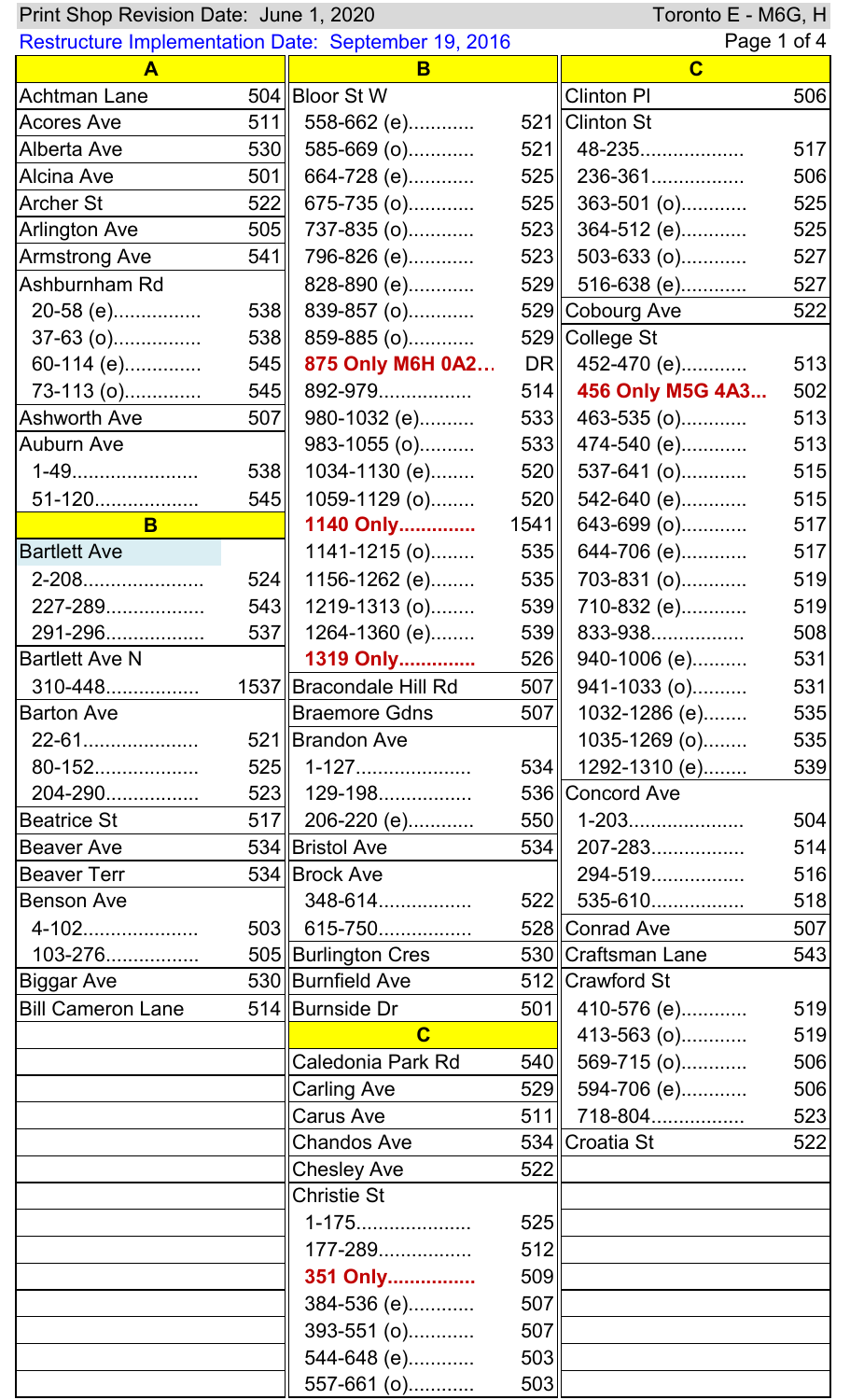| Toronto E - M6G, H<br>Print Shop Revision Date: June 1, 2020 |      |                       |     |                      |             |
|--------------------------------------------------------------|------|-----------------------|-----|----------------------|-------------|
| <b>Restructure Implementation Date: September 19, 2016</b>   |      |                       |     |                      | Page 2 of 4 |
| D                                                            |      | D                     |     | F                    |             |
| Davenport Rd                                                 |      | Dufferin St           |     | <b>Fernbank Ave</b>  | 524         |
| 750-1148 (e)                                                 | 507  | 735-793               |     | 531 Follis Ave       |             |
| 791-1119 (o)                                                 | 507  | 900 Only              |     | $1522$   2-56        | 510         |
| 1135-1183 (o)                                                | 532  | 919 Only              |     | 535   60-117         | 525         |
| 1150-1220 (e)                                                | 532  | 931-1009              |     | 522 Foundry Ave      | 550         |
| 1224-1402 (e)                                                | 534  | 1011-1115 (o)         |     | 524 Frank Cres       | 507         |
| 1225-1375 (o)                                                | 534  | 1040-1158 (e)         | 524 | G                    |             |
| 1383-1541 (o)                                                | 538  | 1117-1217 (o)         |     | 541 Garnet Ave       | 527         |
| 1408-1526 (e)                                                | 538  | 1160-1230 (e)         |     | 541   Geary Ave      |             |
| 1538-1584 (e)                                                | 1540 | 1219-1315 (o)         |     | 543   4-80 (e)       | 511         |
| Delaware Ave                                                 |      | 1232-1260 (e)         |     | $543$   82-229       | 537         |
| $5-131(0)$                                                   | 508  | 1347-1481             |     | 534   260-360        | 534         |
| 6-140 (e)                                                    | 508  | 1490-1626 (e)         |     | 538 Gladstone Ave    |             |
| $133-189$ (o)                                                | 514  | 1525-1603 (o)         | 538 | 336-383              | 531         |
| 142-200 (e)                                                  | 514  | 1615-1663 (o)         | 545 | 420-500 (e)          | 520         |
| 199-403 (o)                                                  | 516  | 1632-1684 (e)         | 545 | 451-533 (o)          | 520         |
| 212-406 (e)                                                  |      | 516 Dupont St         |     | 514-722 (e)          | 524         |
| 408-491                                                      | 518  | 473-585               | 510 | 539-757 (o)          | 524         |
| Delaware Ave N                                               |      | 613-888               | 512 | 740-820 (e)          | 543         |
| 508-621                                                      | 511  | 914-1096              | 518 | 759-859 (o)          | 543         |
| Dewson St                                                    |      | 1101-1167             |     | 537 Glenholme Ave    | 532         |
| 2-18 (e)                                                     | 504  | 1170-1400 (e)         |     | 543 Grace St         |             |
| $7-21$ (o)                                                   | 504  | 1185-1361 (o)         |     | 543   153-317        | 517         |
| 20-82 (e)                                                    | 508  | 1375 Only             |     | 536 329-476          | 506         |
| 43-75 (0)                                                    | 508  | 1401-1407 (o)         |     | 538 Greenlaw Ave     | 545         |
| 84-107                                                       | 531  | 1410-1420 (e)         |     | 550 Greensides Ave   | 505         |
| Dora Ave                                                     | 526  | 1430 Only             |     | 543 Grogan Mews      | 534         |
| Dovercourt Rd                                                |      | E                     |     | н                    |             |
| 441-667                                                      |      | 508 Ellsworth Ave     |     | 503 Hallam St        |             |
| 675-737 (o)                                                  |      | 514 Emerson Ave       |     | 1-47                 | 1518        |
| 730 Only                                                     |      | $1514$   $1-178$      |     | 528    53-138        | 518         |
| 741-991 (o)                                                  |      | 533 179-187 (o)       |     | 528    147-194       | 533         |
| 746-748 (e)                                                  |      | 514 $  182 - 250 (e)$ |     | 543  195-261         | 543         |
| 758-996 (e)                                                  |      | 533 187-241 (o)       |     | 543 Harbord St       |             |
| 993-1097 (o)                                                 |      | $518$  Essex St       |     | 246-294 (e)          | 502         |
| 998-1080 (e)                                                 |      | 518 10-106 (e)        |     | $527$    249-299 (o) | 502         |
| 1100-1228                                                    |      | $537$ 35-123 (o)      |     | 527   298-386 (e)    | 519         |
|                                                              |      |                       |     |                      |             |
| Dublin St                                                    | 526  | 120-168 (e)           |     | 523 307-397 (o)      | 519         |
| <b>Dufferin Park Ave</b>                                     | 520  | 125-185 (o)           |     | 523 Havelock St      |             |
|                                                              |      | <b>Euclid Ave</b>     |     | 1-72                 | 531         |
|                                                              |      | 394-579               |     | 515  106-280         | 520         |
|                                                              |      | 581-693 (o)           |     | 502 Hector Ave       | 509         |
|                                                              |      | 630-684 (e)           |     | 502 Helena Ave       | 501         |
|                                                              |      | 690-776 (e)           |     | 521 Hendrick Ave     | 505         |
|                                                              |      | 713-799 (o)           |     | 521 Hepbourne St     | 514         |
|                                                              |      | 782-820 (e)           |     | 525 Herrick St       | 502         |
|                                                              |      |                       |     | <b>Highview Cres</b> | 530         |
|                                                              |      |                       |     | <b>Hillcrest Dr</b>  | 507         |
|                                                              |      |                       |     | <b>Hocken Ave</b>    | 501         |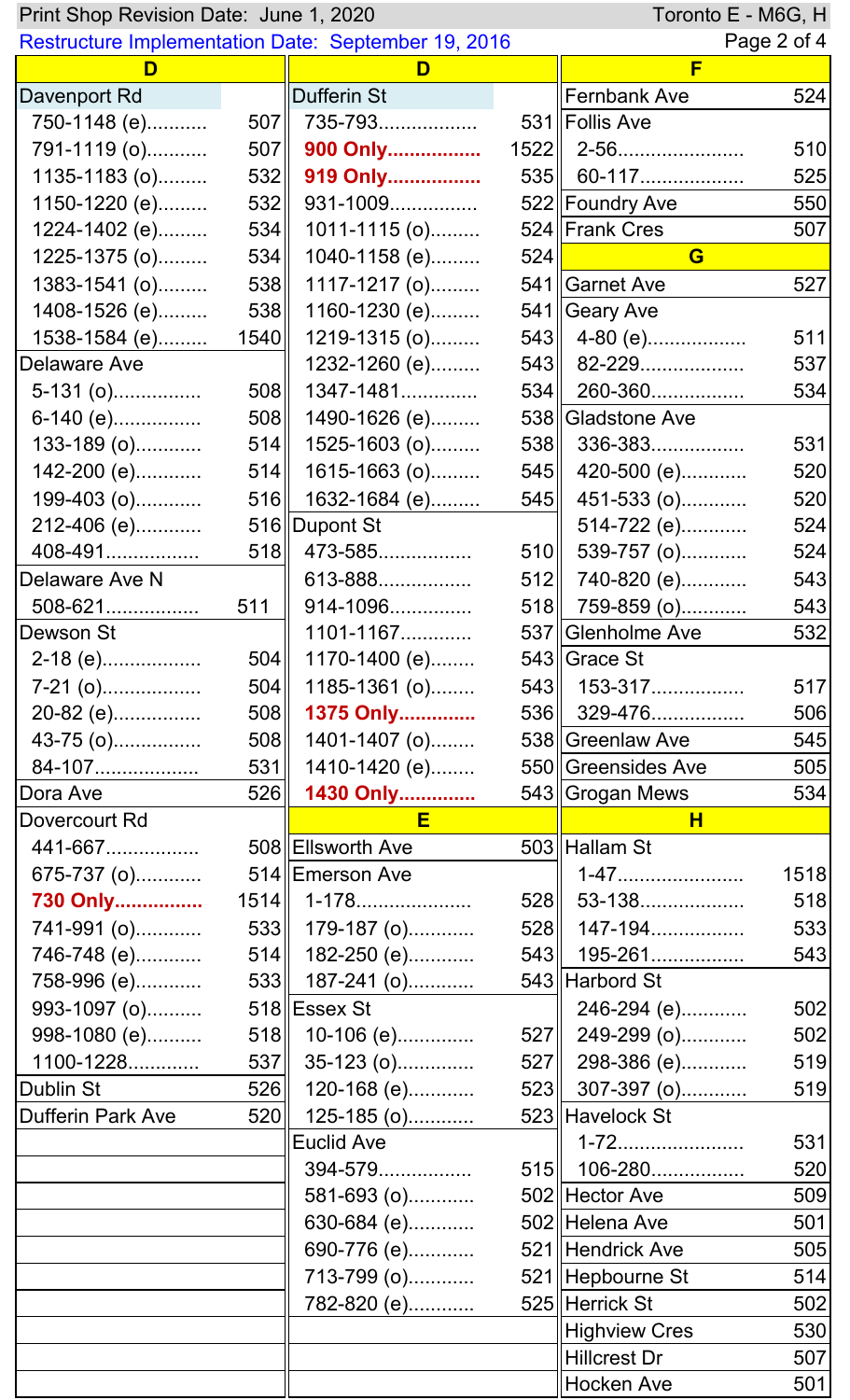| Toronto E - M6G, H<br>Print Shop Revision Date: June 1, 2020 |      |                         |     |                        |             |
|--------------------------------------------------------------|------|-------------------------|-----|------------------------|-------------|
| Restructure Implementation Date: September 19, 2016          |      |                         |     |                        | Page 3 of 4 |
|                                                              |      | M                       |     | P                      |             |
| <b>Ilford Rd</b>                                             |      | 505 Markham St          |     | <b>Palmerston Blvd</b> |             |
| <b>Irene Ave</b>                                             | 529  | $305 - 501$ (o)         |     | $513$ 307-436          | 513         |
| $\overline{\mathsf{J}}$                                      |      | 314-458 (e)             |     | $513$   455-548        | 502         |
| <b>Jenet Ave</b>                                             | 526  | 460-612 (e)             |     | 502  Palmerston Gdns   | 510         |
| <b>Jersey Ave</b>                                            | 506  | 503-567 (o)             |     | 502 Palmerston Sq      | 521         |
|                                                              |      | 635-735                 |     | 521   Paton Rd         |             |
| Lambertlodge Ave                                             | 509  | 745-792                 |     | 510  7 Only            | 528         |
| Lansdowne Ave                                                |      | Mcfarland Ave           |     | $538$   17-60          | 526         |
| 248-584 (e)                                                  |      | 539 Melita Ave          |     | 509 Pauline Ave        | 528         |
| 337-751 (o)                                                  |      | 539 Melita Cres         |     | 509 Pendrith St        | 523         |
| 586-652 (e)                                                  |      | 526   Melville Ave      |     | 512 Peterborough Ave   |             |
| 654-806 (e)                                                  |      | 536 Miles PI            | 527 | 14-52 (e)              | 538         |
| 753-817 (o)                                                  |      | 526 Millicent St        | 541 | 15-61 (o)              | 538         |
| 812 Only                                                     |      | 1536 Minho Blvd         | 511 | 54-120 (e)             | 545         |
| 816 Only                                                     |      | 538 Montrose Ave        |     | 63-107 (o)             | 545         |
| 819-997 (o)                                                  |      | 536    195-365 (o)      |     | 519  Powerhouse St     | 550         |
| 830 Only                                                     | 543  | 198-358 (e)             |     | 519  Primrose Ave      | 536         |
| 1005 Only                                                    |      | 545 360-496 (e)         | 506 | R                      |             |
| $1011 - 1025$ (o)                                            |      | $1545$ 371-485 (o)      |     | 506 Rains Ave          | 509         |
| 1050-1092 (e)                                                |      | 550 Mount Royal Ave     |     | 530 Regal Rd           |             |
| 1100-1439                                                    |      | 540 Muir Ave            | 522 | 2-17                   | 530         |
| Lappin Ave                                                   |      | $\overline{\mathsf{N}}$ |     | 21-95                  | 532         |
| 1-131                                                        |      | 541 Nancy Pocock PI     |     | 506 Roblocke Ave       | 529         |
| 133-281                                                      |      | 543 Northcliffe Blvd    |     | 532 Roof Garden Lane   | 516         |
| Lauder Ave                                                   |      | 532 Northumberland St   |     | <b>Rosemount Ave</b>   |             |
| Leeds St                                                     |      | $523$   2-50            |     | $516$   2-80           | 530         |
| Lennox St                                                    |      | $502$ 58-76 (e)         |     | $533$ 84-125           | 532         |
| Lightbourn Ave                                               |      | 534 Nunes Lane          | 538 | 128-186 (e)            | 538         |
| <b>Lindsey Ave</b>                                           |      | $\mathbf 0$             |     | 131-151 (o)            | 538         |
| 1-56                                                         |      | 531 Oakwood Ave         |     | 183-235 (o)            | 545         |
| 60-152                                                       | 522  | 1-39                    | 532 | 188-248 (e)            | 545         |
| London St                                                    | 521  | 42-131                  |     | 530 Rossmore Rd        | 510         |
| Lumbervale Ave                                               |      | 539 Olive Ave           |     | 510 Roxton Rd          |             |
| M                                                            |      | <b>Ossington Ave</b>    |     | 224-410                | 504         |
| <b>Mackay Ave</b>                                            | 545  | 448-638 (e)             |     | 504  414-557           | 529         |
| <b>Manchester Ave</b>                                        | 512  | 455-589 (o)             |     | 504 Rusholme Rd        |             |
| <b>Manning Ave</b>                                           |      | 601-809 (o)             |     | 529   111-305          | 531         |
| 365-536                                                      | 515  | 648-756 (e)             |     | 529 309-381 (o)        | 520         |
| 538-659                                                      | 502  | 778-970 (e)             | 516 | 314-388 (e)            | 520         |
| 665-761                                                      | 1521 | 819-971 (o)             |     | 516 323 Only           | 1524        |
| 768-810                                                      | 525  | 972-1052                |     | 518 357 Only           | 1520        |
| 812-934                                                      | 527  | 1095-1230               |     | 511 Rushton Rd         | 503         |
| Marchmount Rd                                                | 511  | P                       |     | <b>Russett Ave</b>     | 541         |
| Margueretta St                                               |      | $\parallel$ Page St     | 506 |                        |             |
| 47-339                                                       |      | 1535 Palmerston Ave     |     |                        |             |
| 344-485                                                      | 528  | 549-721                 | 521 |                        |             |
|                                                              |      | 723-761                 | 525 |                        |             |
|                                                              |      | 765-925                 | 510 |                        |             |
|                                                              |      |                         |     |                        |             |
|                                                              |      |                         |     |                        |             |